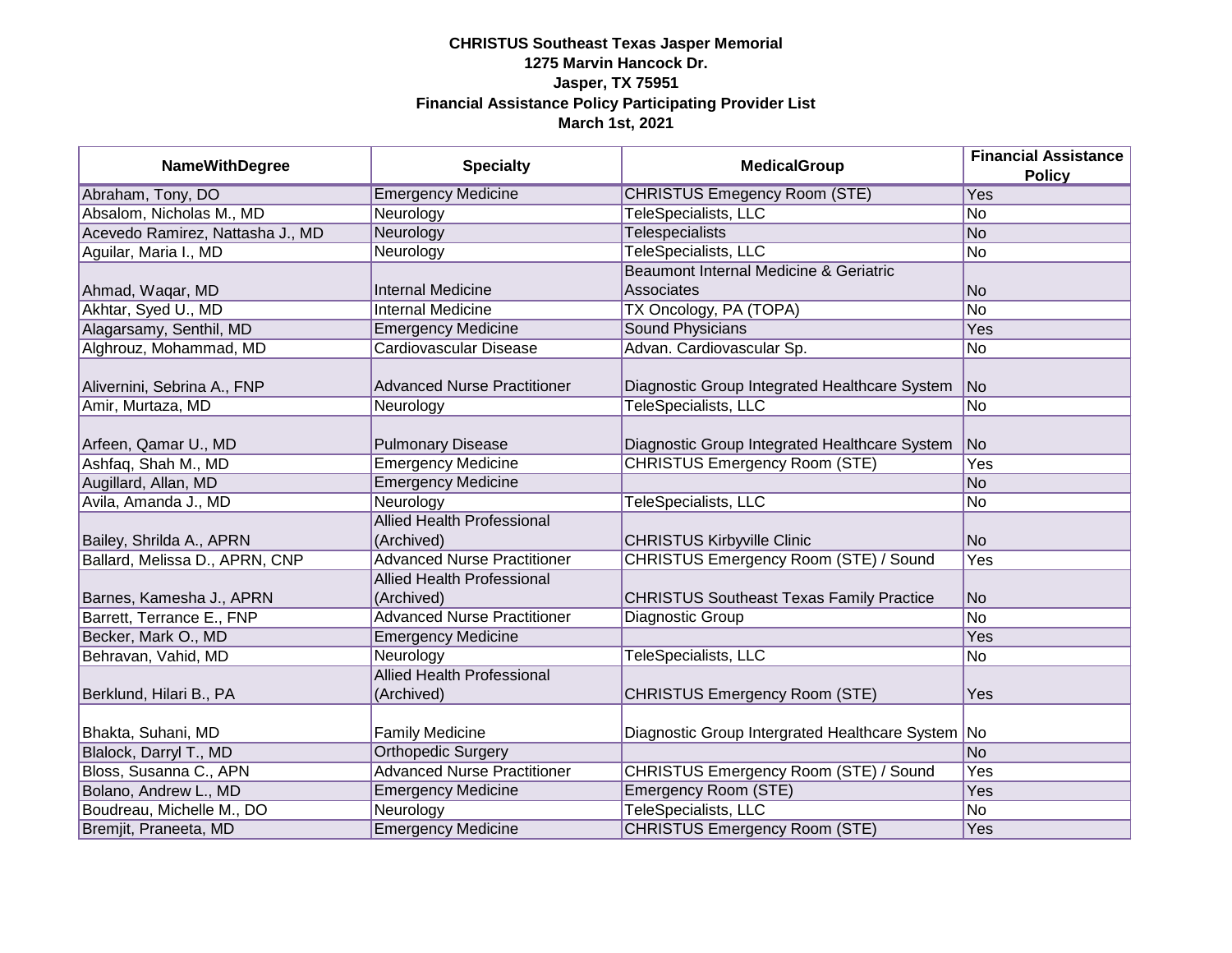|                                 | <b>Allied Health Professional</b>   |                                               |           |
|---------------------------------|-------------------------------------|-----------------------------------------------|-----------|
| Brown, Fatisha A., APRN         | (Archived)                          | CHRISTUS Emergency Room (STE)                 | Yes       |
| Brown, Larry D., MD             | <b>Family Medicine</b>              | <b>Complete Healthcare</b>                    | No        |
| Cadis, Caleb J., MD             |                                     | <b>CHRISTUS Emergency room (STE)</b>          | No        |
|                                 | <b>Allied Health Professional</b>   |                                               |           |
| Cheeley, Terri L., PA           | (Archived)                          |                                               | No        |
| Cheshire, Amanda L., MD         | Neurology                           | TeleSpecialists, LLC                          | No        |
| Chumble, Shubhangi A., MD       | Neurology                           | Telespecialists, LLC                          | No        |
| Clarke, Burnet T., MD           | <b>Orthopedic Surgery</b>           | Bmt. Bone & Joint                             | No        |
| Colon-Garcia, Patricia, MD      | Neurology                           | TeleSpecialists, LLC                          | No        |
| Conner, Douglass C., MD         | Radiology                           | Radiology Associates LLP                      | Yes       |
| Cook, William K., MD            | Radiology                           | <b>Radiology Associates LLP</b>               | Yes       |
| Corder, Mary J., APRN, FNP      |                                     | <b>CHRISTUS Emergency Room (STE)</b>          | No        |
|                                 | <b>Allied Health Professional</b>   |                                               |           |
| Cormier, Paul W., APRN          | (Archived)                          | <b>CHRISTUS Emergency Room (STE)</b>          | Yes       |
| Currie, Oscar J., MD            | Orthopedic Surgery                  | Bmt. Bone & Joint                             | No        |
| Curry, Douglas A., ANP, FNP     | <b>Family Nurse Practitioner</b>    | Diagnostic Group                              | No        |
| Cyrus, Arthur C., MD            | <b>Emergency Medical Services</b>   | <b>CHRISTUS Emergency Room (STE)</b>          | No        |
| Davis, George M., MD            | <b>Emergency Medicine</b>           | <b>CHRISTUS Emergency Room (STE)</b>          | Yes       |
|                                 | <b>Allied Health Professional</b>   |                                               |           |
| Davis, Ryan A., CRNA            | (Archived)                          | <b>YPS Anesthesia</b>                         | No.       |
| Dhadwal, Neetu, MD              | Neurology                           | TeleSpecialists, LLC                          | No        |
|                                 | <b>Certified Registered Nurse</b>   |                                               |           |
| Earley, Donovan L., CRNA        | Anesthetist                         | EmeRgencHealth, LLC                           | No        |
|                                 | <b>Allied Health Professional</b>   |                                               |           |
| Edge, Susan M., APRN            | (Archived)                          | <b>CHRISTUS Kirbyville Clinic</b>             | <b>No</b> |
| Elder, Thomas G., APRN, FNP     | <b>Emergency Nurse Practitioner</b> | <b>CHRISTUS Emergency Room (STE)</b>          | Yes       |
| Ellis, Nicolas G., MD           | <b>Emergency Medicine</b>           | <b>CHRISTUS Emergency Room (STE)</b>          | Yes       |
| Evans, Peter S., MD             | <b>Emergency Medicine</b>           | <b>CHRISTUS Emergency Room (STE)</b>          | Yes       |
| Fasullo Jr., Frank J., MD       | <b>Family Medicine</b>              |                                               | No        |
| Fasulo Jr, Mark, MD             | Cardiovascular Disease              | Advan. Cardiovascular Sp.                     | No        |
|                                 |                                     |                                               |           |
| Fayaz, Shahean, FNP             | <b>Advanced Nurse Practitioner</b>  | Diagnostic Group Integrated Healthcare System | No        |
| Fidone, George S., MD           | Pediatrics                          |                                               | No        |
| Figari, Shawn M., MD            | <b>Orthopedic Surgery</b>           | Bmt. Bone & Joint                             | No        |
| Figueroa-Garcia, Alberto R., MD | Neurology                           | TeleSpecialists, LLC                          | No        |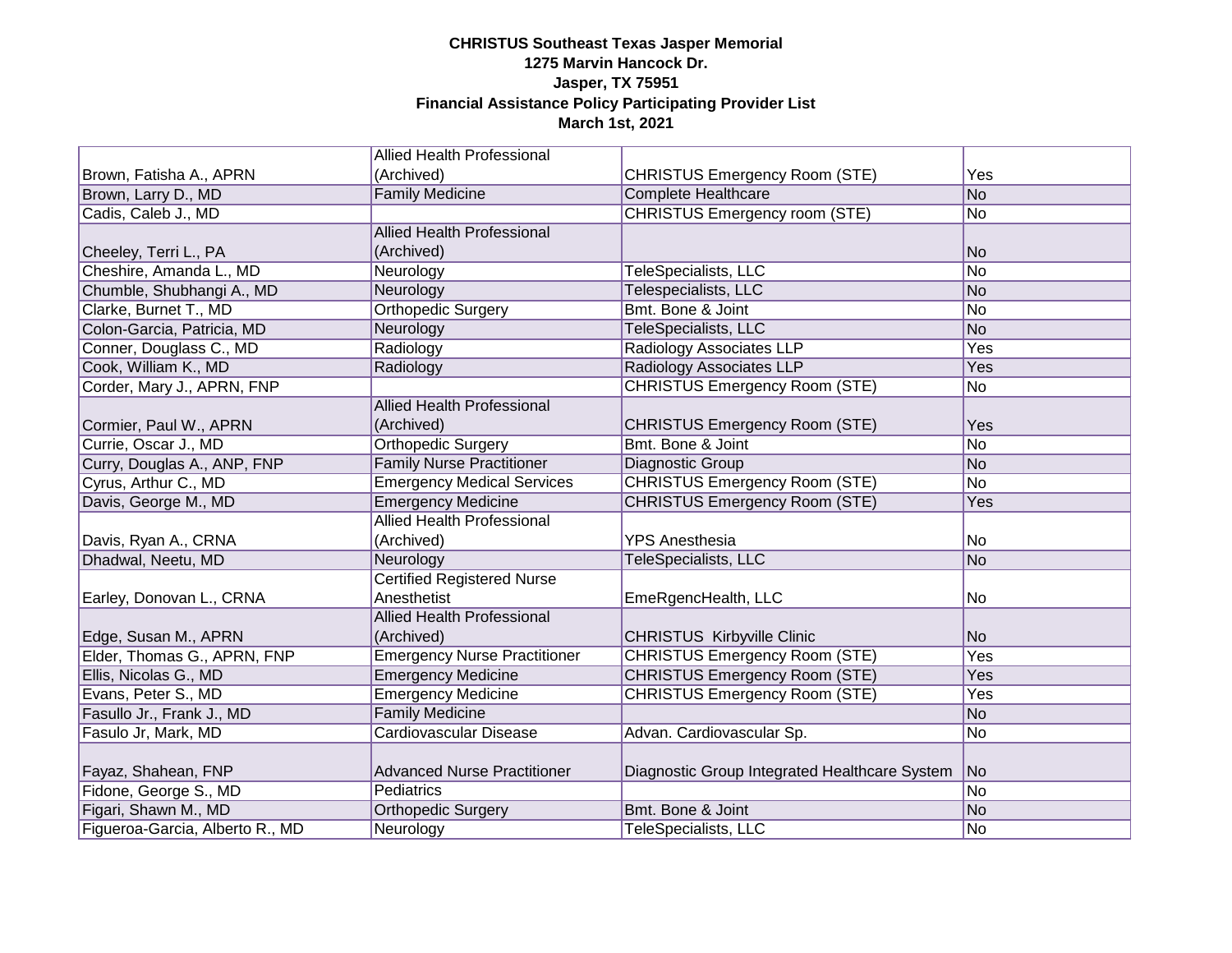|                                  | <b>Allied Health Professional</b>  |                                                |            |
|----------------------------------|------------------------------------|------------------------------------------------|------------|
| Fisher, Michelle M., APRN        | (Archived)                         | <b>CHRISTUS Emergency Room (STE)</b>           | Yes        |
| Fleming, Michael J., MD          | <b>Emergency Medicine</b>          |                                                | <b>Yes</b> |
| Fowler, Lindsey T., PA           |                                    | <b>CHRISTUS Emergency Room (STE)</b>           | No         |
| Friedman, Mark N., DO            | Neurology                          | <b>Telespecialists</b>                         | No         |
|                                  | <b>Certified Registered Nurse</b>  |                                                |            |
| Funderburk, Candace M., CRNA     | Anesthetist                        | Christus Emergency Room (TJP)                  | lNo.       |
| Garcia, William, MD              | <b>Emergency Medicine</b>          | <b>CHRISTUS Emergency Room (STE)</b>           | No         |
|                                  | <b>Allied Health Professional</b>  |                                                |            |
| George, Andrea E., PA            | (Archived)                         | <b>CHRISTUS Emergency Room (STE)</b>           | Yes        |
| George, Daniel, MD               | Radiology                          | Radiology Associates                           | Yes        |
| George, Sushil, MD               | <b>Internal Medicine</b>           |                                                | No         |
| Gilchriest, Chris H., APN        | <b>Advanced Nurse Practitioner</b> | <b>CHRISTUS Emergency Room (STE)</b>           | No         |
| Gilliland, Martin E., MD         | <b>Family Medicine</b>             | Complete Healthcare Inc.                       | No         |
| Gingrich, Aaron S., MD           | <b>Emergency Medicine</b>          | <b>CHRISTUS Emergency Room (STE)</b>           | Yes        |
|                                  |                                    | Diagnostic Group Integrated Healthcare System, |            |
| Goodhue, Lauren E., FNP          | <b>Advanced Nurse Practitioner</b> | Inc                                            | No         |
| Grammatico, Robert J., MD        | <b>Emergency Medicine</b>          | <b>CHRISTUS Emergency Room (STE)</b>           | No         |
| Greene, Spencer C., MD           | <b>Emergency Medicine</b>          | <b>CHRISTUS Emergency Room (STE)</b>           | Yes        |
| Grissett, Tasha D., PA           | Physician Assistant                | <b>CHRISTUS Emergency Room (STE)</b>           | No         |
| Gupta, Raina S., MD              | Neurology                          | <b>TeleSpecialists, LLC</b>                    | No         |
| Gurgun, Mehmet, MD               | Radiology                          | <b>Radiology Associates</b>                    | Yes        |
| Gutierrez, Charles J., MD        | <b>General Surgery</b>             |                                                | No         |
| Hall, Stephen L., DO             | <b>Orthopedic Surgery</b>          | <b>Iceton &amp; Hall</b>                       | No         |
| Hancock, Nicole A., MD           | <b>Internal Medicine</b>           | Diagnostic Group                               | No         |
|                                  | Allied Health Professional         |                                                |            |
| Hargraves, Tristan B., APRN, FNP | (Archived)                         | Advanced Cardiovascular Specialists, LLP       | No         |
|                                  | <b>Allied Health Professional</b>  |                                                |            |
| Havens, William O., CRNA         | (Archived)                         |                                                | No         |
| Heller, Adam L., MD              | Neurology                          | <b>TeleSpecialists, LLC</b>                    | No         |
| Henderson IV, John A., MD        | Urology                            | Southeast Texas Urology Associates             | No         |
| Hensley, Justin P., MD           | <b>Emergency Medicine</b>          | <b>SPOHN EMCARE Emergency Medicine</b>         | Yes        |
| Hernandez, Jorge A., MD          | Cardiovascular Disease             | Advan. Cardiovascular Sp.                      | No         |
| Hill, Keith J., MD               | <b>Orthopedic Surgery</b>          | Beaumont Bone & Joint                          | No         |
| Hobbs, Cheryl L., FNP            | <b>Advanced Nurse Practitioner</b> | <b>CHRISTUS Emergency Room (TJP)</b>           | Yes        |
| Hollen, Stephanie L., FNP        | <b>Advanced Nurse Practitioner</b> | CHRISTUS Emergency Room (TJP)                  | Yes        |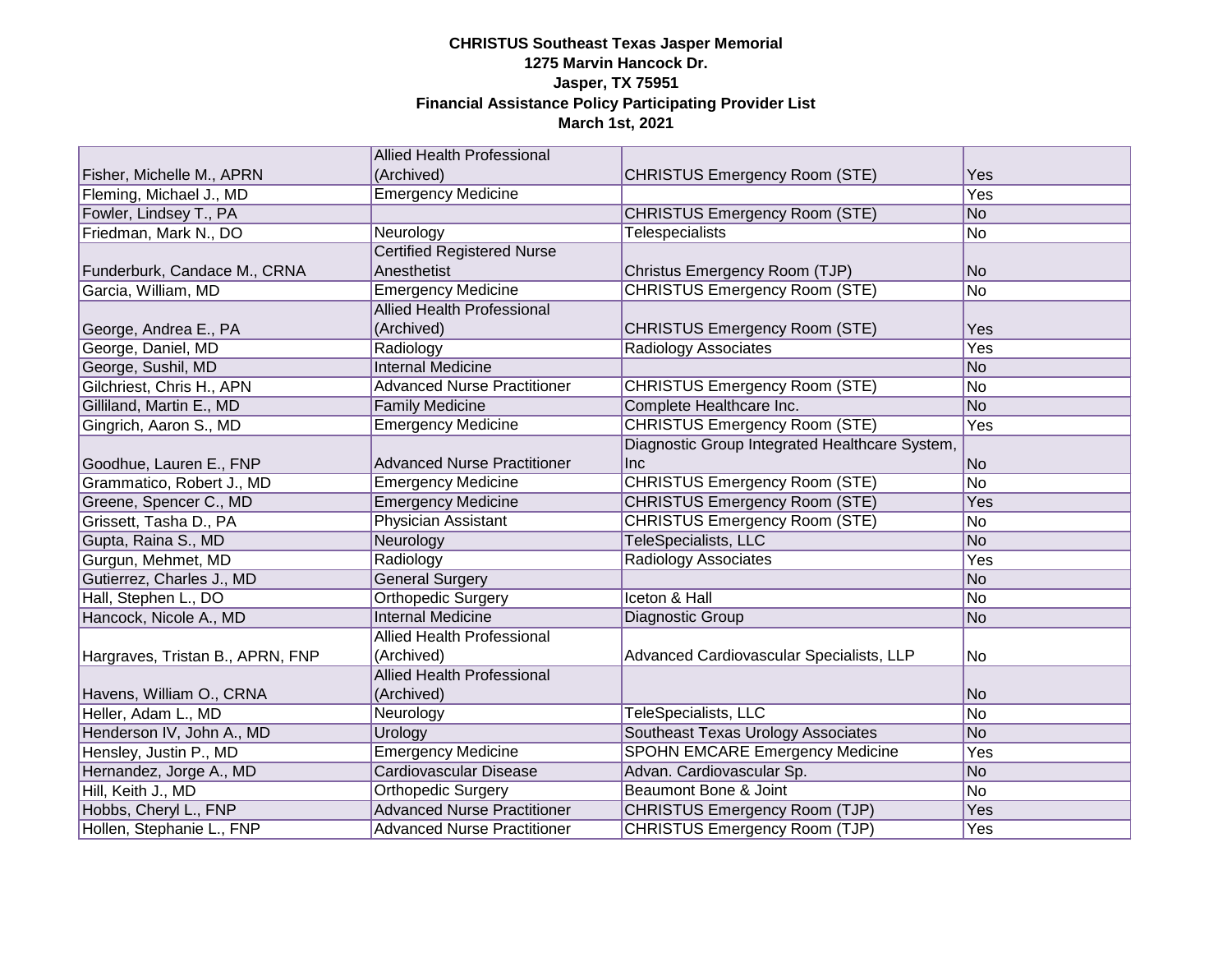|                              |                                   | <b>CHRISTUS Jasper Memorial Med Grp Surgical</b> |                |
|------------------------------|-----------------------------------|--------------------------------------------------|----------------|
| Hoyt, Christopher H., MD     | <b>General Surgery</b>            | Associates                                       | No             |
| Hudson, Kevin L., DO         | <b>Cardiovascular Disease</b>     | The Heart Institute of East Texas                | No.            |
|                              | <b>Certified Registered Nurse</b> |                                                  |                |
| Hughes, James E., APRN, CRNA | Anesthetist                       |                                                  | No.            |
| Hwang, Frank H., DO          | <b>Emergency Medicine</b>         | <b>CHRISTUS Emergency Room (STE)</b>             | Yes            |
| Iceton, John A., MD          | <b>Orthopedic Surgery</b>         | Dr. John Iceton                                  | No             |
| Ilochonwu, Kingsley C., MD   | <b>Emergency Medicine</b>         | <b>CHRISTUS Emergency Room (STE)</b>             | Yes            |
| Immaraj, Prem Swarup J., MD  | <b>Emergency Medicine</b>         | <b>CHRISTUS Emergency Room (TJP)</b>             | Yes            |
|                              |                                   |                                                  |                |
| Iribarren, Juan B., MD       | <b>Pulmonary Disease</b>          | Diagnostic Group Integrated Healthcare System    | N <sub>o</sub> |
| Isabell Jr, Gene P., MD      | <b>Orthopedic Surgery</b>         | Bmt. Bone & Joint                                | No             |
| Janjua, Aamer W, MD          | <b>Internal Medicine</b>          | <b>Reliant Physicians of SETX</b>                | No             |
| Javed, Rehana H., MD         | Pathology                         | <b>Beaumont Pathology Associates</b>             | No             |
| John, Reji, MD               | Nephrology                        |                                                  | No             |
| Jones, Stephen T., MD        | <b>Orthopedic Surgery</b>         |                                                  | No             |
|                              | <b>Certified Registered Nurse</b> |                                                  |                |
| Kelly, Courtney C., CRNA     | Anesthetist                       | Lake Charles Anesthesiology, APMC                | Yes            |
| Kergosien, Matthew C., MD    | <b>Orthopedic Surgery</b>         | Bmt. Bone & Joint                                | No             |
| Kovar, Jay L., MD            | <b>Emergency Medicine</b>         | <b>CHRISTUS Emergency Room (STE)</b>             | Yes            |
| Kovvali, Venkata R., MD      | <b>Cardiovascular Disease</b>     | The Heart Institute of East Texas                | No             |
| Kramer, Robert C., MD        | <b>Orthopedic Surgery</b>         | Bmt. Bone & Joint                                | No             |
| Kuriakose, Ajith, MD         | Nephrology                        | <b>Beaumont Nephrology Associates</b>            | No             |
|                              | <b>Allied Health Professional</b> |                                                  |                |
| Lakey, Burton N., APRN       | (Archived)                        | Complete Healthcare Inc.                         | No             |
| Lee, Faye M., MD             | <b>Emergency Medicine</b>         | <b>Sound Physicians</b>                          | Yes            |
| Lee, Shung-Man Kurt, MD      | Nephrology                        |                                                  | No             |
|                              | <b>Allied Health Professional</b> |                                                  |                |
| LeMaster, Katherine T., APRN | (Archived)                        | TX Oncology, PA (TOPA)                           | No             |
| Liles, Nathan, MD            | Pathology                         | <b>Beaumont Pathology Associates</b>             | No             |
|                              | <b>Certified Registered Nurse</b> |                                                  |                |
| Linke, Leonard, CRNA         | Anesthetist                       | Christus Emergency Room (TJP)                    | No.            |
| Lockwood, Matthew M., MD     | <b>Emergency Medicine</b>         | <b>Sound Physicians</b>                          | Yes            |
| Lombardo, Thomas R., MD      | <b>Cardiovascular Disease</b>     | Advan. Cardiovascular Sp.                        | No             |
| Lue, Stanley G., MD          | Neurology                         | TeleSpecialists, LLC                             | No             |
| Mallett, Paul W., MD         | <b>Emergency Medicine</b>         | <b>CHRISTUS Emergency room (STE)</b>             | Yes            |
| Manda, Yugandhar R., MD      | Cardiovascular Disease            |                                                  | No             |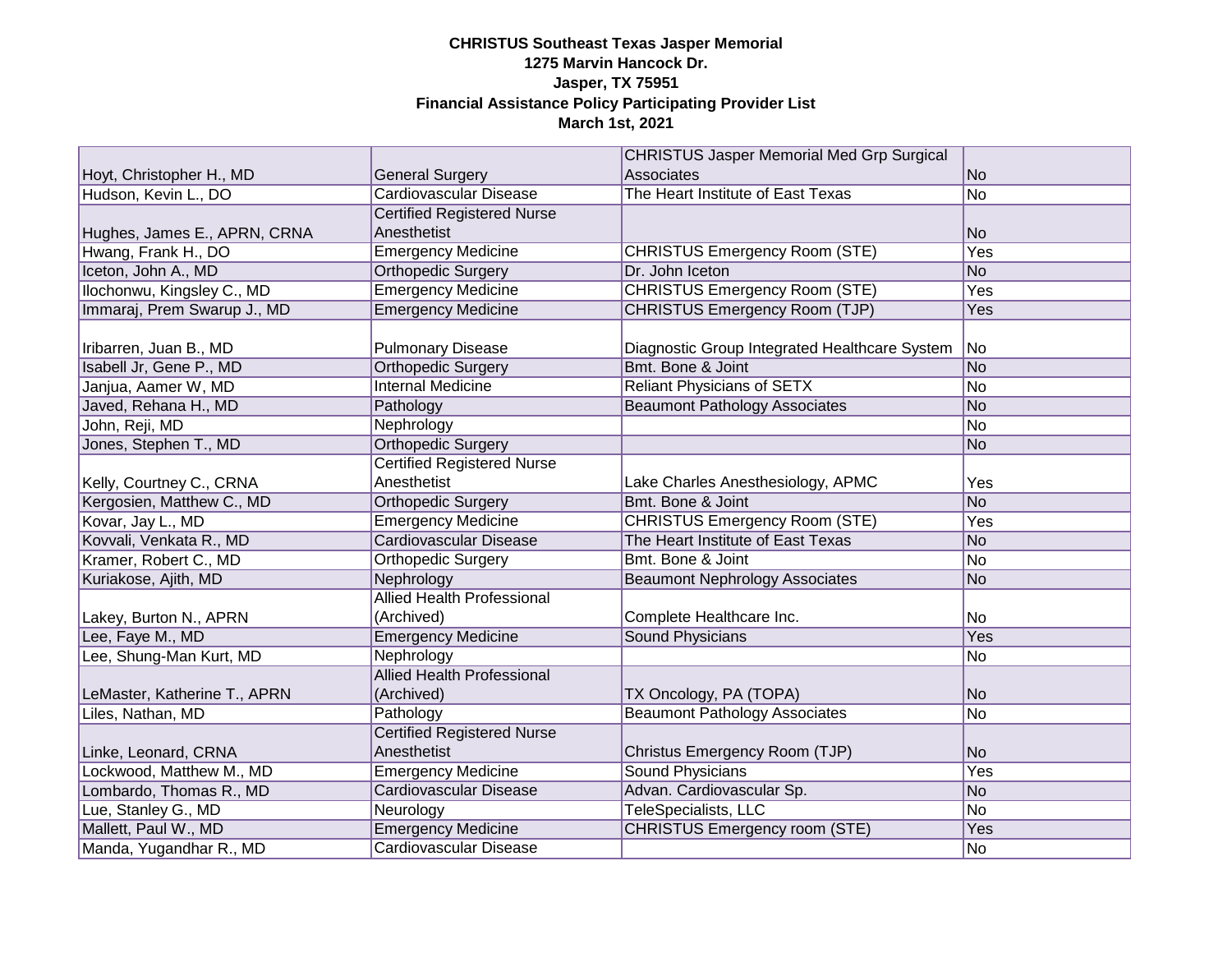| Marchand IV, Sidney A., MD     | <b>Family Medicine</b>             | <b>Bmt Dermatology/ Family Practice</b>       | No        |
|--------------------------------|------------------------------------|-----------------------------------------------|-----------|
| Marchand, Nathan R., MD        | <b>Family Medicine</b>             | <b>Bmt Dermatology/ Family Practice</b>       | No        |
| Mason, Benjamin D., MD         | <b>Emergency Medicine</b>          | <b>CHRISTUS EmergencyRoom (STE)</b>           | Yes       |
| Masud, Muhammad W., MD         | Neurology                          | TeleSpecialists, LLC                          | No        |
|                                | <b>Allied Health Professional</b>  |                                               |           |
| May, Thomas W., CRNA           | (Archived)                         | <b>YPS Anesthesia</b>                         | No        |
| McDonald, Mark M., MD          | Neurology                          | <b>Telespecialists</b>                        | No        |
| McGrew, Allen D., DO           | Cardiovascular Disease             | Advan. Cardiovascular Sp.                     | No        |
| McNeal, Jacqueline E., APN     | <b>Advanced Nurse Practitioner</b> | <b>CHRISTUS Emergency Room (STE)</b>          | Yes       |
| Mehari, Tigist Girmy, MD       | Neurology                          | <b>TeleSpecialists, LLC</b>                   | No        |
| Meyers, Clifford W., MD        | Neurology                          | <b>Telespecialists</b>                        | No        |
|                                | <b>Allied Health Professional</b>  |                                               |           |
| Miles, Shari K., APRN          | (Archived)                         | Diagnostic Group                              | No        |
| Mishra, Durba, MD              | <b>Internal Medicine</b>           | <b>FAMILY HEALTHCARE</b>                      | No        |
| Molina, James T., MD           | Pathology                          | <b>Beaumont Pathology Associates</b>          | No        |
| Montoya, Dennis, MD            | <b>Emergency Medicine</b>          | <b>CHRISTUS Emergency Room (STE)</b>          | Yes       |
| Mowzoon, Nima, MD              | Neurology                          | <b>TeleSpecialists, LLC</b>                   | No        |
| Murillo, Amy C., APN           | <b>Advanced Nurse Practitioner</b> | <b>CHRISTUS Emergency Room (STE)</b>          | No        |
| Nagaraja, Harsha G., MD        | Neurology                          | TeleSpecialists, LLC                          | No        |
| Newman, Richard P., MD         | Neurology                          | <b>TeleSpecialists, LLC</b>                   | No        |
| Nguyen, Jaclyn N., MD          | <b>Emergency Medicine</b>          | <b>CHRISTUS Emergency Room (STE)</b>          | Yes       |
| Nichols, Patrick M., DO        | <b>Emergency Medicine</b>          | <b>SPOHN EMCARE Emergency Medicine</b>        | Yes       |
| Ojiaku, Uchenna K., MD         | <b>Emergency Medicine</b>          | <b>CHRISTUS Emergency Room (STE)</b>          | No        |
| Oommen, Joseph A., MD          | Neurology                          |                                               | No        |
| Pandi, HariKrishnaReddy, FNP   | <b>Family Nurse Practitioner</b>   | <b>CHRISTUS Emegency Room (STE)</b>           | Yes       |
|                                |                                    |                                               |           |
| Parsons, Chasity L., FNP       | <b>Advanced Nurse Practitioner</b> | Diagnostic Group Integrated Healthcare System | <b>No</b> |
| Patel, Himansu, MD             | Radiology                          | <b>Radiology Associates</b>                   | Yes       |
| Patel, Neil J., MD             | Neurology                          | <b>Telespecialists</b>                        | No        |
| Pearson, Bradley V., MD        | <b>Emergency Medicine</b>          | <b>CHRISTUS Emergency Room (STE)</b>          | Yes       |
| Pirmohamed, Fermina A., MD     | Neurology                          | <b>Telespecialists</b>                        | No        |
| Pitt, Ronald A., MD            | <b>Diagnostic Radiology</b>        | <b>Radiology Associates</b>                   | Yes       |
| Plancher, Joao Mc-Oneil N., MD | Neurology                          | <b>Telespecialists</b>                        | No        |
| Rahmani, Maryam K., FNP        | <b>Family Nurse Practitioner</b>   | <b>CHRISTUS Family Practice Clinic-Jasper</b> | No        |
| Rath, Kalyan K., MD            | Pediatrics                         | <b>FAMILY HEALTHCARE</b>                      | No        |
|                                | <b>Allied Health Professional</b>  |                                               |           |
| Redwine, Heath, APRN           | (Archived)                         | <b>CHRISTUS Emergency Room (STE)</b>          | Yes       |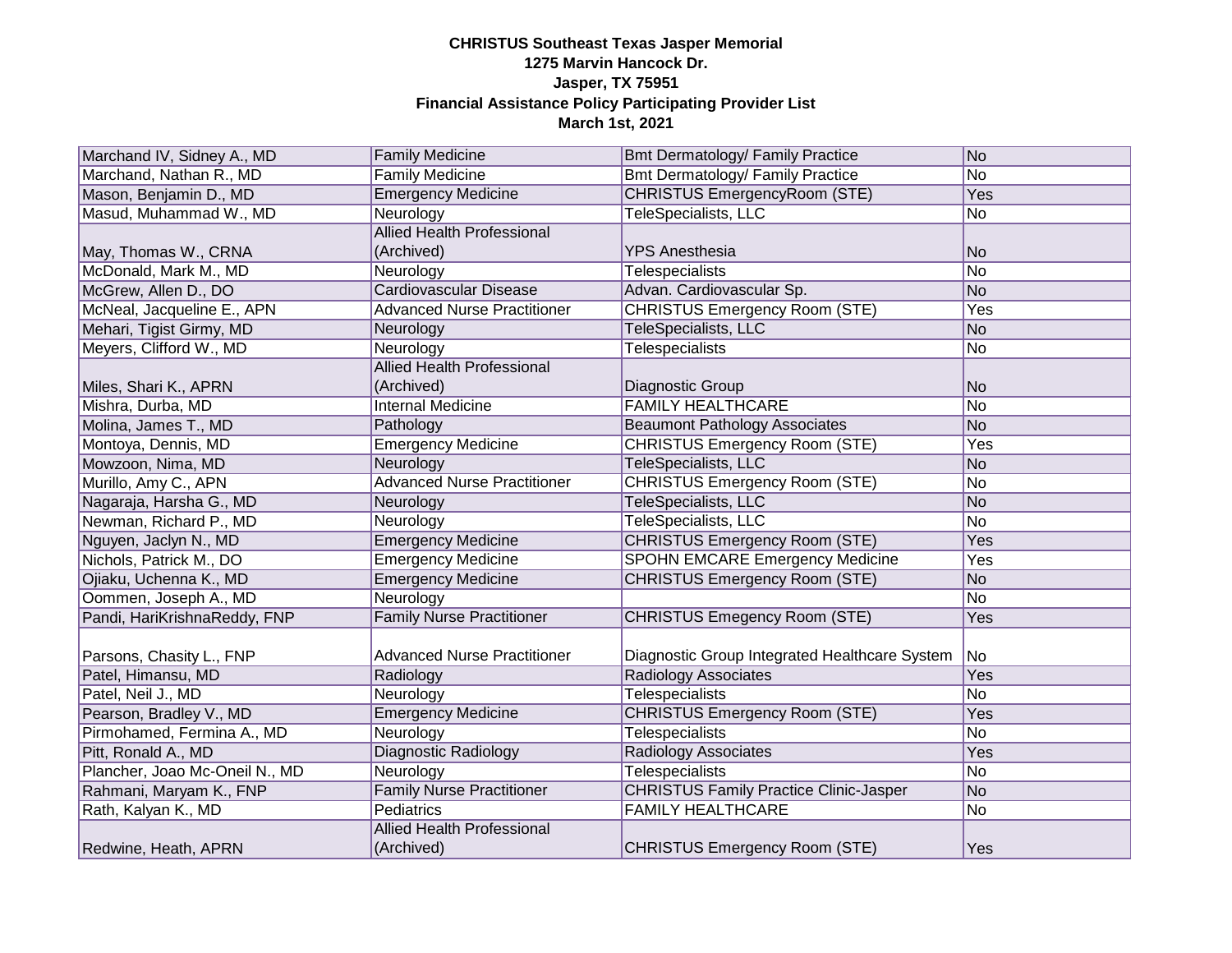| Riedinger, Melissa S., FNP       | <b>Advanced Nurse Practitioner</b> | Diagnostic Group Integrated Healthcare System | No               |
|----------------------------------|------------------------------------|-----------------------------------------------|------------------|
| Riordan, Katherine C., MD        | Neurology                          | <b>TeleSpecialists, LLC</b>                   | No               |
| Rizk, Wagdy S., MD               | <b>Orthopedic Surgery</b>          | Bmt. Bone & Joint                             | No               |
|                                  | <b>Allied Health Professional</b>  |                                               |                  |
| Roderick, Myrna C., APRN, FNP    | (Archived)                         | Diagnostic Group Integrated Healthcare System | No               |
| Rogers, Mark W., MD              | <b>Emergency Medicine</b>          |                                               | $\overline{Yes}$ |
| Rosell, John F., MD              | <b>Emergency Medicine</b>          | <b>Schumacher Clinical Partners</b>           | Yes              |
| Ross, Cray L., MD                | <b>Emergency Medicine</b>          | Sound Physicians                              | Yes              |
| Ryan, Megan, APRN, FNP           | <b>Family Nurse Practitioner</b>   | <b>CHRISTUS Emergency Room (STE)</b>          | No               |
| Saha, Sam K., MD                 | Neurology                          | <b>TeleSpecialists, LLC</b>                   | No               |
| Sahara, Joshua J., MD            | <b>Emergency Medicine</b>          | <b>Schumacher Clinical Partners</b>           | No               |
|                                  | <b>Allied Health Professional</b>  |                                               |                  |
| Sapp, Jacob S., CRNA             | (Archived)                         | <b>YPS Anesthesia</b>                         | No               |
| Sayyed, Tawfeeq A., MD           | Radiology                          | <b>Radiology Associates</b>                   | Yes              |
| Scott, George C., MD             | Radiology                          | <b>Radiology Associates</b>                   | Yes              |
| Sebesto, Jason R., DO            | Neurology                          | <b>TeleSpecialists, LLC</b>                   | No               |
| Sevilis, Theresa B., DO          | Neurology                          | <b>TeleSpecialists, LLC</b>                   | No               |
|                                  |                                    |                                               |                  |
| Siddiqui, Mohammad S., MD        | <b>Pulmonary Disease</b>           | Diagnostic Group Integrated Healthcare System | No               |
| Simpson, Preston R., MD          | Pathology                          | <b>Beaumont Pathology Associates</b>          | No               |
| Singh, Harrypersad, MD           | <b>Internal Medicine</b>           | Diagnostic Group Family & Urgent Care Clinic  | No               |
| Sombutmai, Chut, DO              | Neurology                          | TeleSpecialists, LLC                          | No               |
|                                  | <b>Allied Health Professional</b>  |                                               |                  |
| St. John, Vicky M., APRN         | (Archived)                         | <b>CHRISTUS Emergency Room (STE)</b>          | Yes              |
|                                  |                                    |                                               |                  |
| Stansbury, Lacin L., FNP         | <b>Advanced Nurse Practitioner</b> | Diagnostic Group Integrated Healthcare System | No               |
| Stone, Scott A., MD              | <b>Emergency Medicine</b>          | <b>CHRISTUS Emergency Room (STE)</b>          | Yes              |
|                                  | <b>Allied Health Professional</b>  |                                               |                  |
| Strahan, Benjamin M., APRN, FNP  | (Archived)                         | Sound Physicians                              | Yes              |
| Suarez Gonzalez, Vivian M., MD   | Neurology                          | <b>TeleSpecialists, LLC</b>                   | No               |
| Suradi, Yazan Mazen Mohammad, MD | Neurology                          | TeleSpecialists, LLC                          | No               |
| Tavangarian, Kevin R., MD        | <b>Emergency Medicine</b>          |                                               | Yes              |
|                                  | <b>Allied Health Professional</b>  |                                               |                  |
| Thayer, Matthew W., RNFA         | (Archived)                         | CHRISTUS Hospital-St. Mary(Surgery Dept)      | No               |
| Thompson, Daniel M., MD          | <b>Orthopedic Surgery</b>          | Bmt. Bone & Joint                             | No               |
| Thornhill, Earle S, MD           | <b>Internal Medicine</b>           | <b>Reliant Physicians of SETX</b>             | No               |